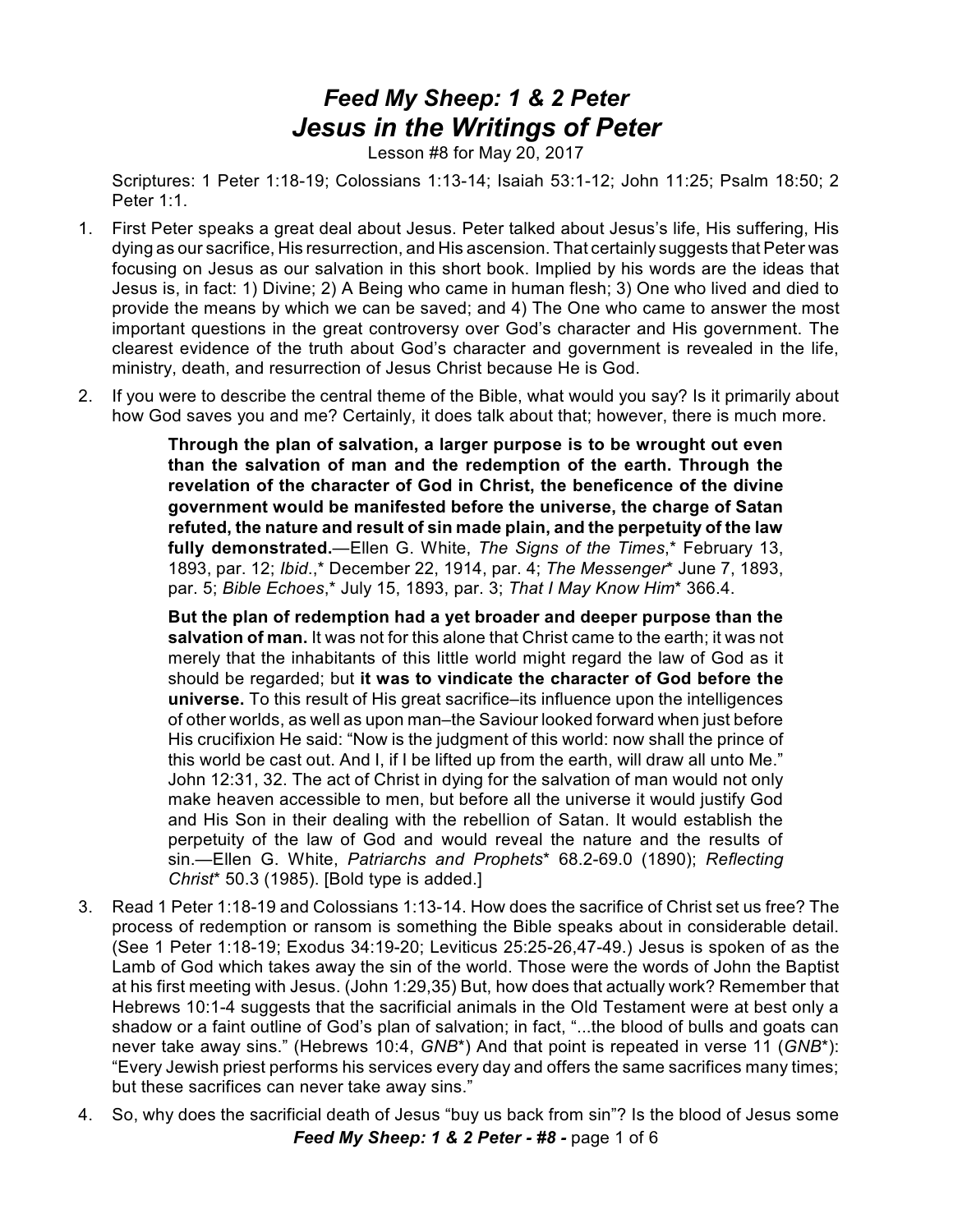kind of payment? Could we just claim it without understanding it? Or, are we supposed to learn something really important from His sacrificial death? What might that be? God had said that sin leads to death. (Genesis 2:17) Satan, speaking through the serpent, told Eve that God was lying. (See Genesis 3:1-4.) So, how would we determine who is telling us the truth? If we recognize that Jesus did not die of blood loss and that He did not die of the beatings or the crucifixion, but instead, He died of a "broken heart" (Is that a failure of all metabolic processes due to separation from God?) as a result of sin, thus demonstrating the deadly effects of rebellion against God, then it would be clear to us why this sacrificial death of Christ can win us back to God. That is the theme which is found in the Bible from Genesis to Revelation. We need to dig deeper in God's holy Word to understand these issues.

None but those who have fortified the mind with the truths of the Bible will stand through the last great [594] conflict.—Ellen G. White, *The Great Controversy*\* 593.2.

5. So, what can we learn from the substitutionary sacrifice of animals in the times of the Old Testament? Sinners would bring a lamb without blemish and lay their hands on that animal, (Leviticus 4:32-33) confess their sins, and then cut its throat. The blood was carried into the courtyard and smeared on the altar or poured out at its base. Thus, in symbol, the sins of the sinner were transferred to the sanctuary. Later, on the Day of Atonement, those sins were symbolically removed from the sanctuary and placed on the head of the scapegoat which was taken far away and left to die in the wilderness. Thus, people were taught that God had set up a plan for removing their/our sins far away from them/us, forever.

> What does the fact that our hope of salvation exists only in a substitute punished in our place teach us about our utter dependence upon God?—*Adult Sabbath School Bible Study Guide*\* for Sunday, May 14.

6. What is a "substitute punishment"? Why is a substitute punishment necessary? Is God demanding it? Is God the Father demanding that a death be the payment for offending Him by breaking His law? At the cross, was God pouring out His wrath on His Son? It is interesting to notice that every one of the Ten Commandments has a death penalty attached to it except the tenth. The children of Israel rapidly came to the conclusion that almost any open sin should be punished by death! (See Joshua 1:16-18; Leviticus 24:10-23; Numbers 15:30-36; Exodus 21:12- 17; 22:19-20; 31:14-15; 35:2; Leviticus 20:2-5,9-16,27; Numbers 1:51; 3:10,38; 18:7; 25:5; 35:16- 21; Deuteronomy 13:5-18; 17:2-5,12; 18:20; 21:18-21; 22:20-25; etc. For more details see "Leviticus - A Teacher's Guide" #7 -

https://www.theox.org/images/uploads/bot/KHart\_BTGC\_PDF\_Law\_Leviticus\_03.pdf*)*

7. On page 107 of the teacher's edition of the *Adult Sabbath School Bible Study Guide*,\* it says:

The life and work of Jesus permeate Peter's first epistle. But the central focus of Jesus' life and work is found in 1 Peter 3:18, namely, the substitutionary death of Jesus for our sins and His subsequent resurrection to life in the Spirit.

8. But, there are reasons above and beyond the "substitutionary death of Jesus."

It was in order that the heavenly universe might see the conditions of the covenant of redemption that Christ bore the penalty in behalf of the human race. **The throne of Justice must be eternally and forever made secure, {even tho the race be wiped out, and another creation populate the earth}.** By the sacrifice Christ was about to make, all doubts would be forever settled, and the human race would be saved if they would return to their allegiance. Christ alone could restore honor to God's government. The cross of Calvary would be looked upon by the unfallen worlds, by the heavenly universe, by Satanic agencies, by the fallen race, and every mouth would be stopped.... Who is able to describe the last scenes of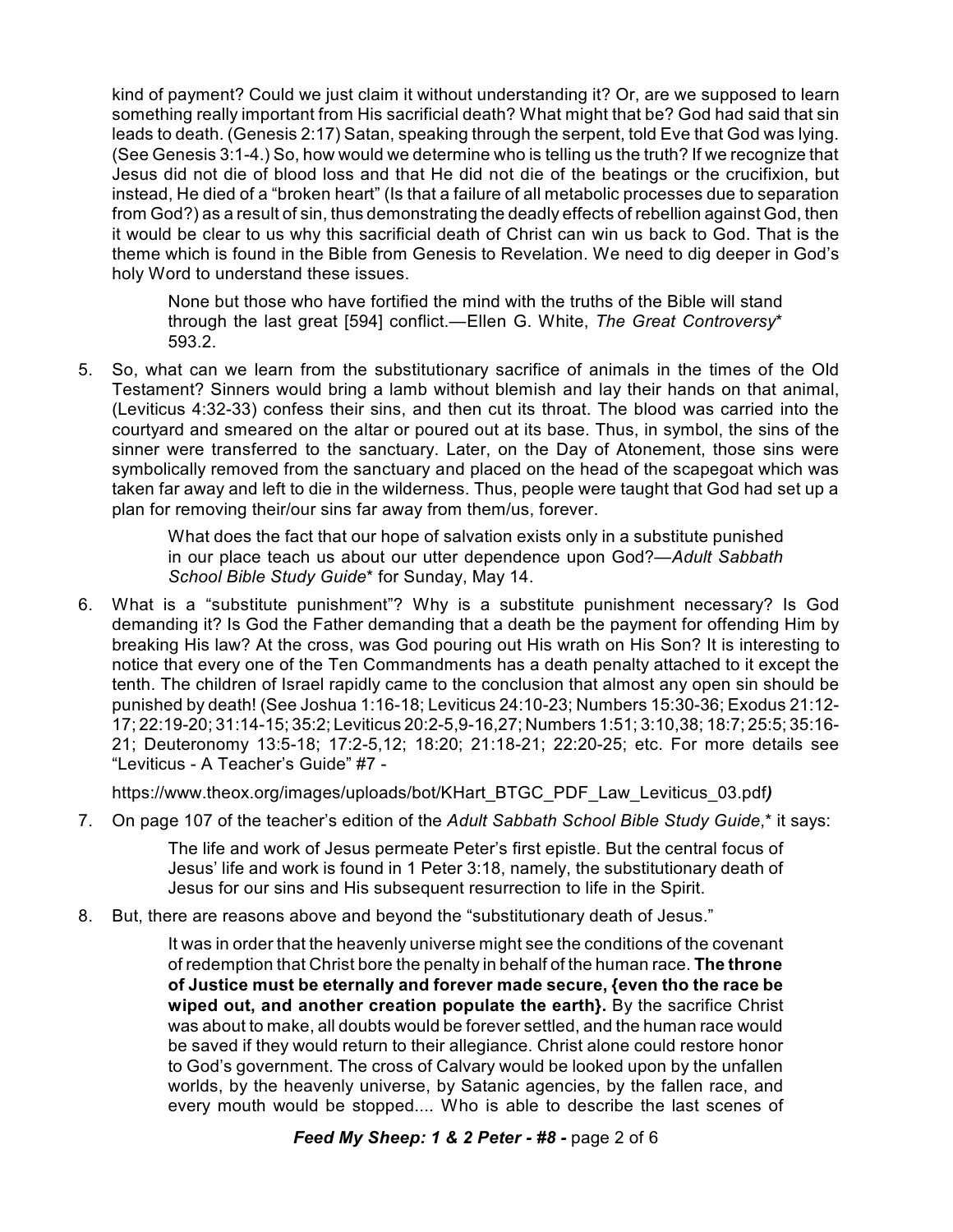Christ's life on earth, His trial in the judgment hall, His crucifixion? Who witnessed these scenes?–The heavenly universe, God the Father, Satan and his angels.—Ellen G. White, *The Signs of the Times*,\* July 12, 1899, par 2-3. Compare *LHU*\* 257.2-3 where the key words present above in curly brackets, {...}, are omitted in *LHU* but are present in *The Signs of the Times*! [Bold type is added.]

- 9. Could it be true that the throne of justice must be eternally and forever made secure even if the entire human race were wiped out? This flies in the face of much of Christian theology. But, it is core to our understanding of the great controversy.
- 10. The *Adult Teacher's Sabbath School Bible Study Guide*\* goes on to say:

These passages teach a substitutionary atonement to pay the redemption price for our sins. Apart from the substitutionary sacrifice of Jesus, there would be no provision for our salvation. This arrangement is the only way we can approach God *(1 Pet. 3:18; John 14:6; Acts 4:10-12; Heb. 9:27, 28; 10:19-22)*.

- 11. But, there are a number of questions raised by these comments. Is the problem that God is angry with us? Or, is it that He is unloving? If a redemption price must be paid, to whom is it paid? Does Jesus pay it to the Father? Is He the One who is demanding it? Has the Father said that He will not accept us back unless a price is paid? Or, must the price be paid to the Devil? The ransom theory of the atonement which was popular in the early days of Christianity suggested that the Father offered His Son to the Devil as a ransom in exchange for the souls of all sinners. Since the Devil had always wanted to take the place of Jesus, he happily accepted the body of Jesus, only to discover after Jesus was dead and in his hands, that he could not keep Him in the grave and Jesus escaped from him and returned to heaven. This would suggest that God won the great controversy by tricking the Devil. Could that really be true?
- 12. When someone speaks of the "passion of Christ," what comes to your mind? Read 1 Peter 2:21- 25 and Isaiah 53:1-12. It is very important to notice in Isaiah 53:4 that it says: "All the while we *thought* that his suffering was punishment sent by God." (*GNB*\*) [Italic type and bold type are added.] What is implied by those words, *we thought*? Notice Ellen White's comments.

As Jesus came into the temple, He took in the whole scene. He saw the unfair transactions. He saw the distress of the poor, who *thought that without shedding of blood there would be no forgiveness for their sins*. [Hebrews 9:22] He saw the outer court of His temple converted into a place of unholy traffic. The sacred enclosure had become one vast exchange.—Ellen G. White, *The Desire of Ages*\* 157.2. [Italic type and content in brackets are added.]

13. So, many Christians believe that God's wrath was poured out on Jesus. That is true; but, we need to understand that God's "wrath" simply means His "handing Jesus over," to the consequences of sin (See Romans 1:18,24,26,28; and 4:25.) suggesting that whereas we were the ones who committed sin and should have died as a result of that sin, Jesus was handed over by the Father and allowed to die to show us what the second death is really like. Remember that Jesus Himself said that He could lay down His life and He could take it up again. (John 10:18) So, if God is not the one who killed Jesus, who or what did? Who has the authority to say that someone must die because of sin?

> Satan with his fierce temptations wrung the heart of Jesus. The Saviour could not see through the portals of the tomb. Hope did not present to Him His coming forth from the grave a conqueror, or tell Him of the Father's acceptance of the sacrifice. He feared that sin was so offensive to God that Their separation was to be eternal. **Christ felt the anguish which the sinner will feel when mercy shall no longer plead for the guilty race. It was the sense of sin, bringing the Father's wrath upon Him as man's substitute, that made the cup He drank so bitter, and**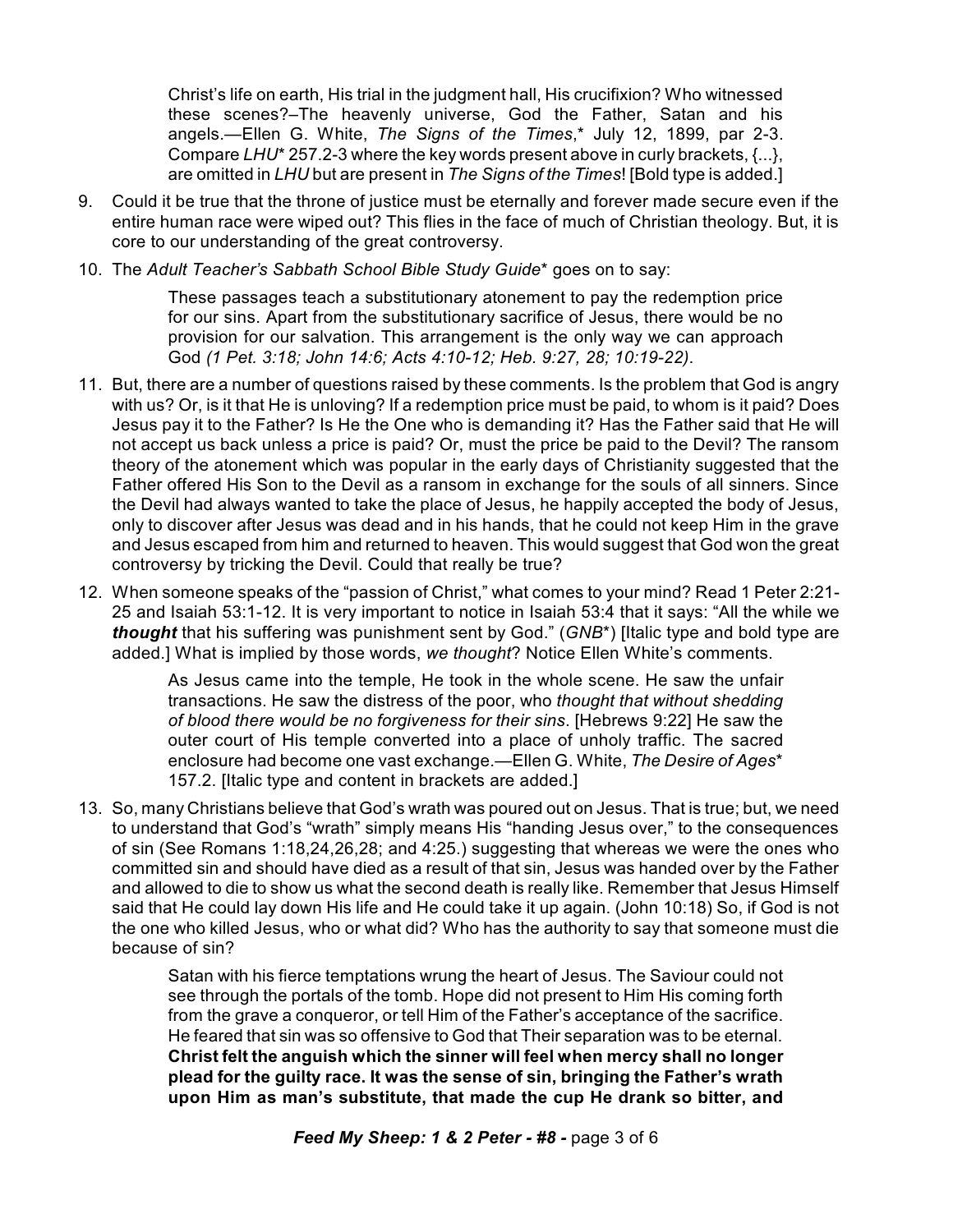**broke the heart of the Son of God**.—Ellen G. White, *The Desire of Ages*\* 753.2. [Bold type is added.]

- 14. These words tell us that Jesus died the death of sinners.
- 15. Read 1 Peter 2:21. We are to follow in His steps. Does that mean to persecution, torture, and death? Many martyrs have died for their faith. Could one of them have been the sacrifice for our sins? Why? Or, why not? Or, was the death of Jesus different from the death of an ordinary human being? Of what did Jesus actually die? Separation from God. (Matthew 27:46)

God's Spirit will not always be grieved. It will depart if grieved a little longer. After all has been done that God could do to save men, if they show by their lives that they slight Jesus' offered mercy, death will be their portion, and it will be dearly purchased. **It will be a dreadful death; for they will have to feel the agony that Christ felt upon the cross to purchase for them the redemption which they have refused.** And they will then realize what they have lost–eternal life and the immortal inheritance....—Ellen G. White, *Testimonies for the Church,*\* vol. 1, 124.1 (1855); *CCh*\* 41.3; *4bSG*\* 11.1 (1864). [Bold type is added.]

- 16. Read 1 Peter 1:3-4,21; 3:21; John 11:25; Philippians 3:10-11; and Revelation 20:6. The Bible clearly teaches that the resurrection of Jesus Christ proved that God has the power to raise us also and take us to heaven to live eternal lives with Him. Surely, to those who were suffering in the days of Peter, that was a glorious hope. In fact, would it not be correct to say that the resurrection of Jesus from the dead is a guarantee that we also can be raised? (1 Corinthians 15:20-21) If Jesus did not rise up from the tomb and return to heaven, then our faith is in vain and there is no recovery from our sins. (1 Corinthians 15:17)
- 17. It is interesting to note that Jesus waited four days to resurrect Lazarus in order to make sure that no one could question his death. Should Jesus have waited in the tomb four days so no one could question His own death? Was it the death of Jesus that paid for our sins and saves us? Or, His resurrection? Or, is the Christian's hope based on both of those events?
- 18. Think of the incredible change that came over the disciples between crucifixion Friday and Pentecostal Sunday! What caused that incredible transformation?

To the Christian, death is but a sleep, a moment of silence and darkness. The life is hid with Christ in God, and "when Christ, who is our life, shall appear, then shall ye also appear with Him in glory." John 8:51, 52; Colossians 3:4.... At His second coming all the precious dead shall hear His voice, and shall come forth to glorious, immortal life.—Ellen G. White, *The Desire of Ages*\* 787.1-2.

- 19. To us in this life, death seems so harsh, so final, so unforgiving. It is only through the hope we have in Christ that we can see beyond the tomb.
- 20. Read Matthew 16:16. What is implied by the words: "You are the Messiah, the Son of the living God"? (*GNB*\*) The word *Christ*, or, *Christos* in Greek, means "the anointed one" or in Hebrew *Messiah* or *Mashiyach*. The word means someone who has been anointed. It was even used in reference to the pagan king, Cyrus, in Isaiah 45:1.
- 21. Do you think that Peter understood what was implied by the word *Christ* or *Messiah* when he spoke those words?
- 22. Read Psalm 2:2; 18:50; Daniel 9:25 (*NASB 1995*); 1 Samuel 24:6; and Isaiah 45:1. These verses make it clear that those who are anointed have been chosen for a special task. But, it is clear that Peter did not understand fully the special task for which Jesus Christ had been chosen.
- 23. The Jews had very indistinct, confused ideas about what the Messiah was supposed to do. Read John 7:41-42. They believed He would be a descendent from David and that He would be born in the town of Bethlehem. (Isaiah 11:1-16; Micah 5:2) But, they believed that He would disappear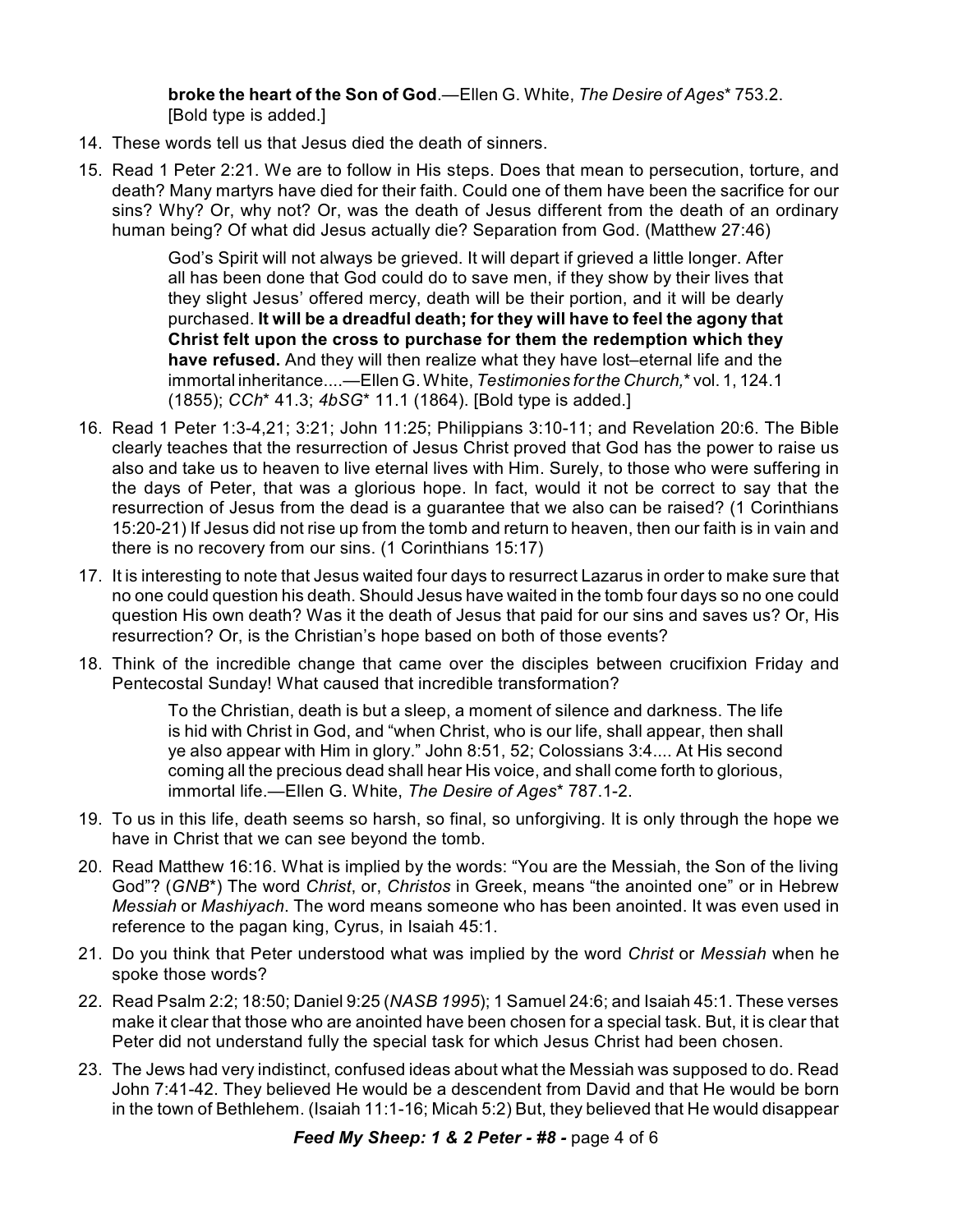after His birth and then later reappear, leading a mighty army to help them conquer their enemies, the Romans. They certainly did not think that the Messiah would die on a cross. The Messiah was expected to kill the Romans not to be killed by the Romans! That was a misconception!

- 24. To the Jewish people, everything depended on the coming of the Messiah as prophesied in the Old Testament. Thus, when speaking to Jewish people, proving that Jesus was the fulfillment of Old Testament prophecies was a compelling point in sermons by leaders of the early church.
- 25. Of course, by the time Peter wrote this letter, he understood much more clearly what was implied by what he had said as recorded in Matthew.
- 26. Four times in his letters, Peter called Jesus "the Lord Jesus Christ." (1 Peter 1:3; 2 Peter 1:8,14,16) What is implied by those words? Are we prepared to accept Jesus not only as a sacrifice for our sins but also as the Lord of our lives?
- 27. Read 2 Peter 1:1; John 1:1; and John 20:28. Peter, like other New Testament writers, recognized Jesus as the divine Son and as having a special relationship with the Father. (1 Peter 1:3; 2 Peter 1:17) We need to recognize that Jesus–also called the Word–was, is, and always will be fully God.
- 28. Read 2 Peter 1:1. What is implied by the words "our God and Savior Jesus Christ"? The grammatical construction in Greek with a single definitive article applying to both *God* and *Savior Jesus Christ* implies that, in fact, He is God.
- 29. Those who have studied early church history understand how the early church struggled with the idea that Jesus was fully God and at the same time fully Man. (Docetists)
- 30. Read 1 Peter 1:3; 2 Peter 1:17; 1 Peter 1:12; and 2 Peter 1:21. These verses make it clear that Peter understood that the Father, the Son, and the Holy Spirit are distinct Beings. Seventh-day Adventists believe in the doctrine of the Trinity; it is one of our 28 fundamental beliefs.
- 31. Try to think back over the events especially of that closing week of the life of Christ. Now try to remember as you review those events that He was fully God as He did all those things! Remember that Jesus, although He was God, knelt down and washed 12 pairs of dirty feet! Would your God do that? Judas's God would not! What do we know about the deity of Christ?

It seems logical to begin with "Messiah," since the Christian church owes its name to the Greek equivalent *Christos*, the "Anointed One." The Hebrew word relates to the deliverer figure whom the Jews awaited and who would be God's agent in the inauguration of a new age for God's people. Both the Hebrew and the Greek terms are derived from roots meaning "to anoint." Evidently, by calling Him "Christ," the New Testament writers regarded Jesus as specially set aside for a particular task.

The title *Christos* occurs more than 500 times in the NT. Although there was more than one concept of Messiahship among Jesus' contemporaries, it is generally recognized that by the first century Jews had come to look on the Messiah as someone in **a special relationship with God**. He would **usher in the end of the age, when the kingdom of God would be established**. He was the **One through whom God would break through into history for the deliverance of His people**. Jesus accepted the title "Messiah," but did not encourage its use; for the term carried political overtones that made its use difficult. Though reluctant to avail Himself of it in public to describe His mission, Jesus rebuked neither Peter (Matt. 16:16, 17) nor the Samaritan woman (John 4:25, 26) for using it. He knew Himself to be the Messiah, as seen in Mark's report of Jesus' words about giving one of His disciples a cup of water "because you bear the name of Christ" (Mark 9:41).—*Handbook of Seventh-Day Adventist Theology (Commentary Reference*

*Feed My Sheep: 1 & 2 Peter - #8 -* page 5 of 6